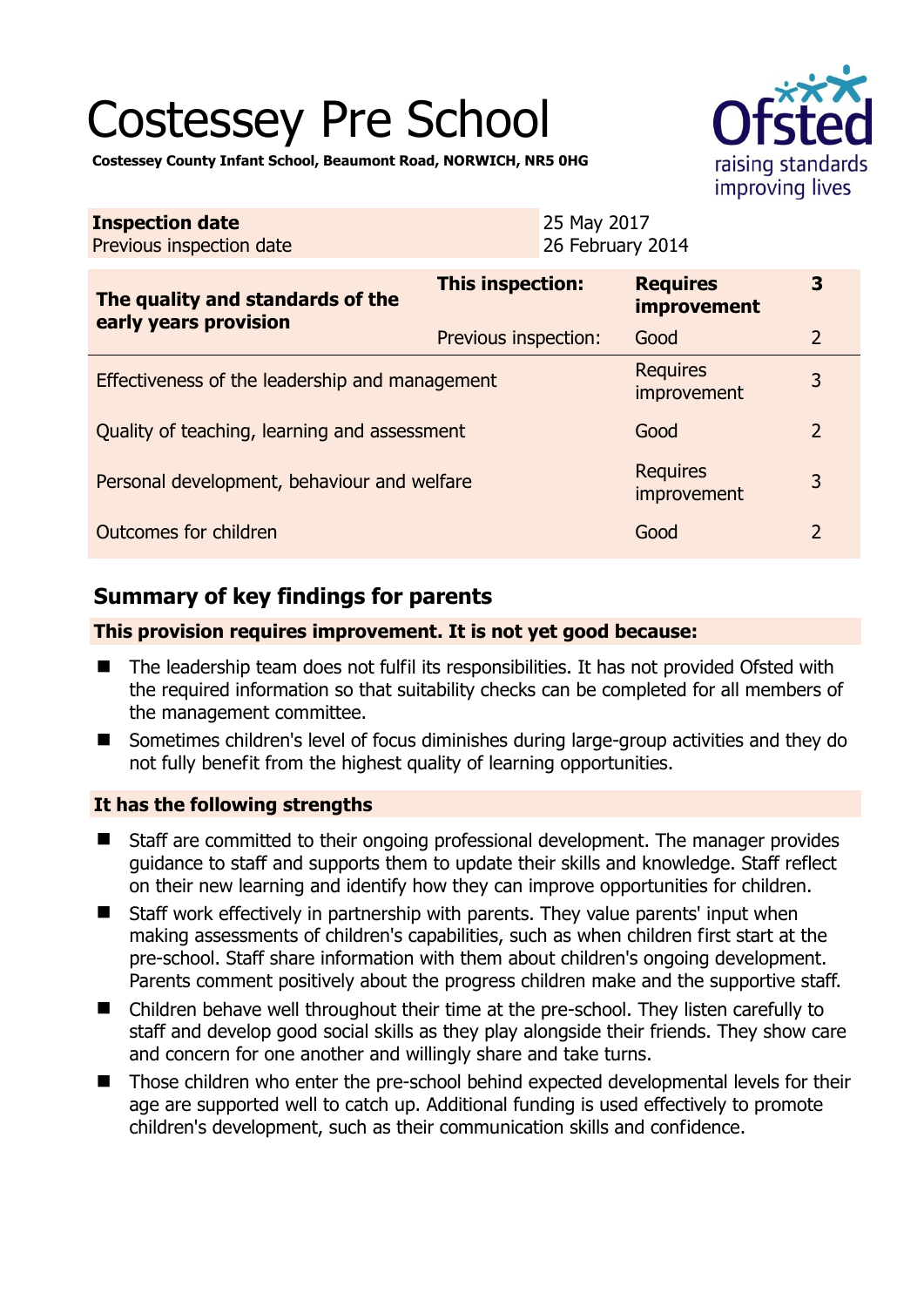## **What the setting needs to do to improve further**

## **To meet the requirements of the early years foundation stage and the Childcare Register the provider must:**

**Due Date**

■ provide Ofsted with the required information so that checks can be 22/06/2017 completed to confirm the suitability of all members of the management committee.

## **To further improve the quality of the early years provision the provider should:**

■ enhance children's learning during routine activities to enable them to develop high levels of focus and concentration.

## **Inspection activities**

- The inspector observed the quality of teaching during activities indoors and outdoors, and assessed the impact this has on children's learning.
- The inspector spoke with staff and children during the inspection.
- $\blacksquare$  The inspector completed a joint observation with the manager
- The inspector held a meeting with the manager. She looked at relevant documentation and evidence of the suitability of staff working in the pre-school.
- The inspector spoke to a number of parents during the inspection and took account of their views.

# **Inspector**

Julie Meredith-Jenkins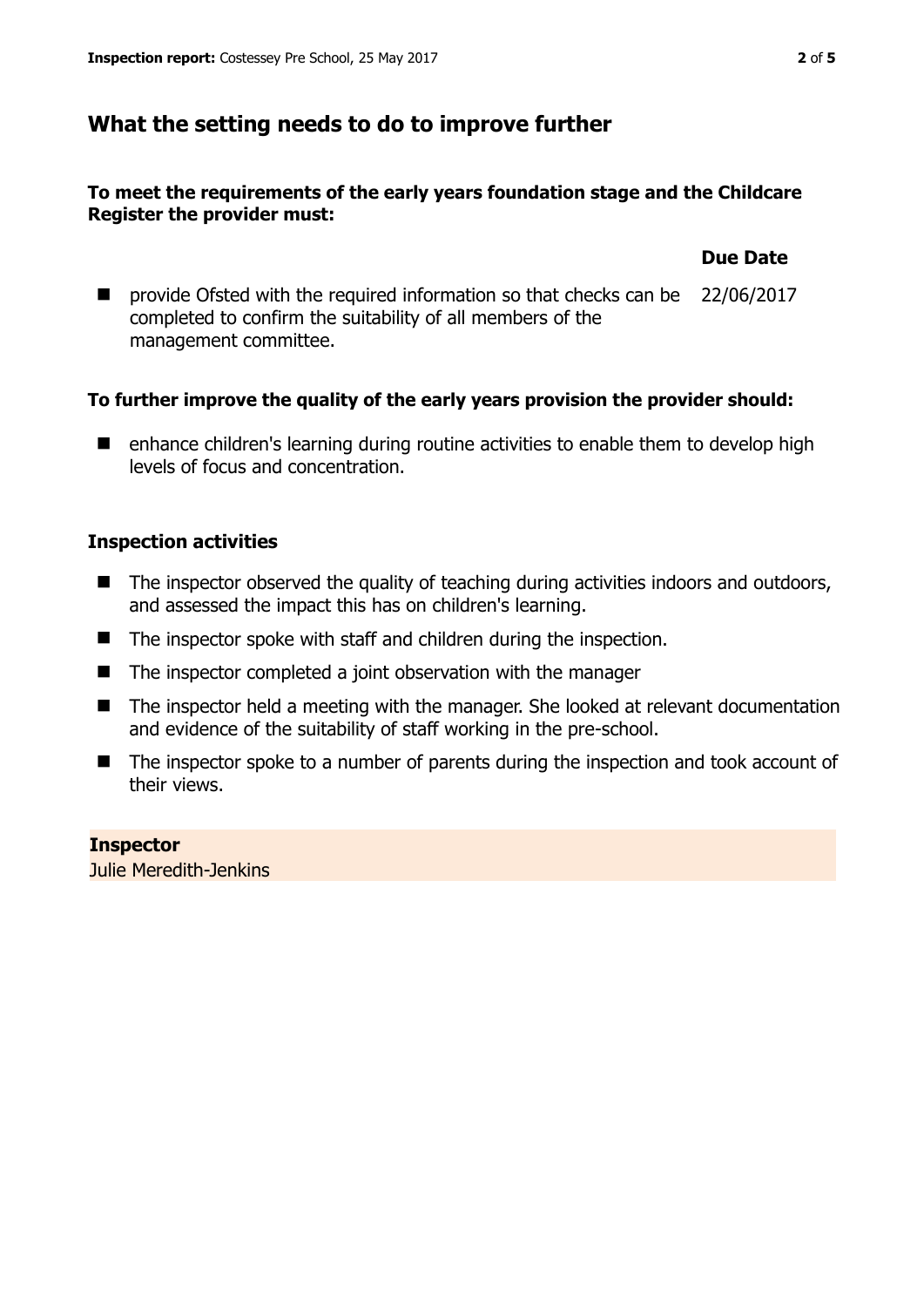## **Inspection findings**

## **Effectiveness of the leadership and management requires improvement**

The management committee has failed to implement robust procedures to ensure suitability checks are completed on all of its members. The required information has not been provided to Ofsted. However, all committee members have completed Disclosure and Barring Service checks. The manager follows rigorous procedures when recruiting staff to ensure those who work directly with children are qualified and suitable. Visitors to the setting do not have unsupervised access to children. Safeguarding is effective. The experienced manager knows the procedures she must follow to protect children from harm. Staff are knowledgeable about signs which indicate a child may be at risk of harm. The staff team reflects on practice and the progress children make. They make ongoing changes to provision so that it meets the changing needs of children.

## **Quality of teaching, learning and assessment is good**

Staff know the children well. They plan the environment so that children experience a wide range of interesting opportunities to learn. Staff skilfully promote children's ongoing development as they interact with them. They ask children questions to promote their imagination and help them to develop their thinking skills. Children attempt to solve problems, such as how to get an object out of a water pipe. They enjoy using their imagination and use bottles to spray paint. However, occasionally children's focus subsides during some large-group activities when teaching is not always inspiring. Staff continually assess children's level of development to ensure that the experiences they provide are targeted to children's individual needs.

## **Personal development, behaviour and welfare require improvement**

Robust procedures are not in place to ensure children's welfare is rigorously promoted. However, staff ensure ongoing checks are made of the premises to keep children safe, such as removing tripping hazards throughout the day. Children learn to adopt healthy lifestyles. They have plenty of opportunities to exercise their bodies as they excitedly run and jump in a large safe space indoors and pedal on tricycles outdoors. Children are independent. They help themselves to a healthy snack and manage their self-care skills well. Staff teach children about risk, such as playing in the sun. Children know they must wear sun cream and a hat to protect themselves. Staff ensure children keep hydrated and take regular opportunities to cool down.

## **Outcomes for children are good**

Children are confident and eager to learn. They determinedly attempt to do things for themselves. Children are busy throughout the day and enjoy the activities on offer. They play alongside their friends and show that they value them as they listen and interact with them. Children are well prepared for the next stage in their learning, such as school.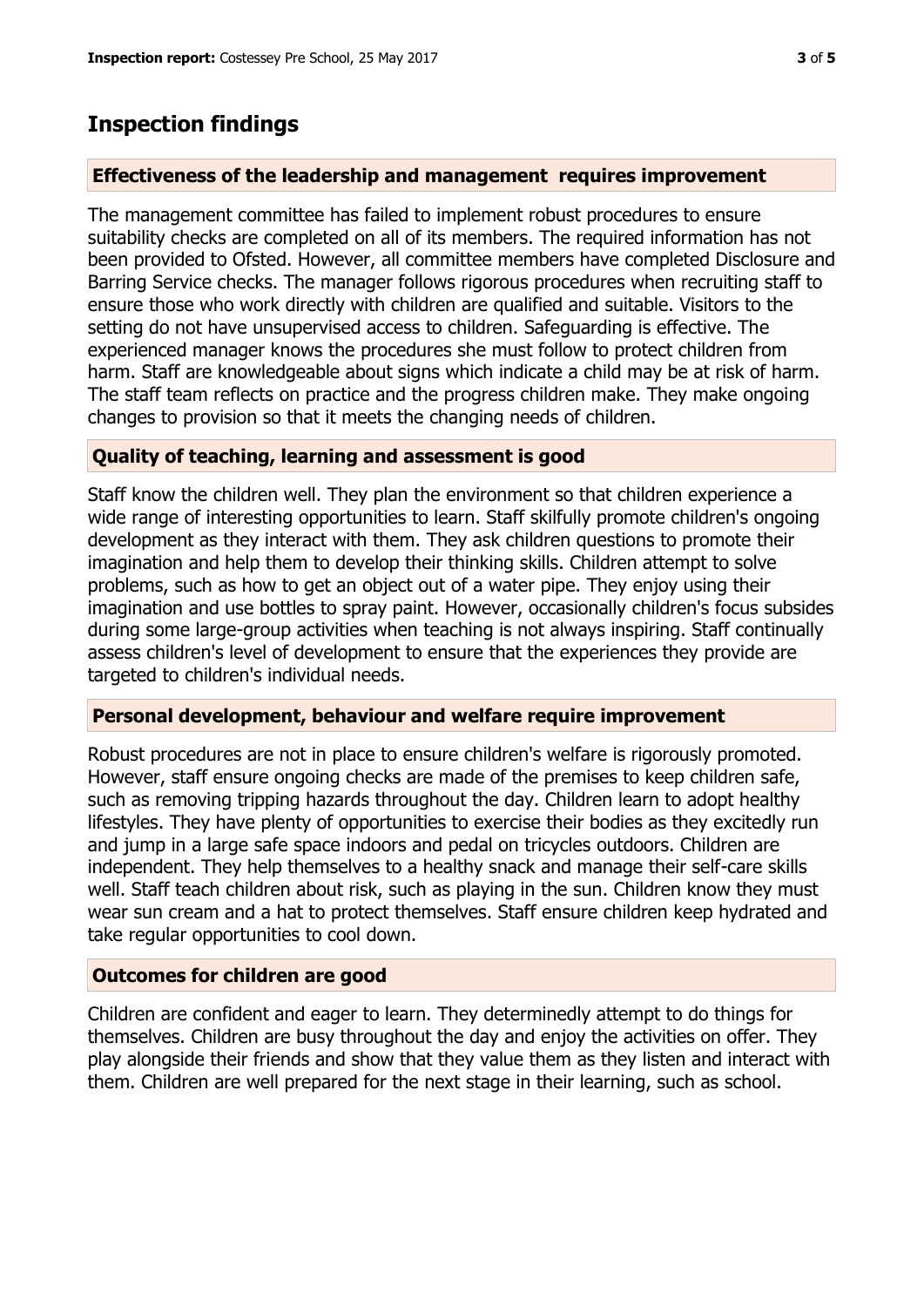# **Setting details**

| Unique reference number                             | EY350641                                                                             |  |
|-----------------------------------------------------|--------------------------------------------------------------------------------------|--|
| <b>Local authority</b>                              | <b>Norfolk</b>                                                                       |  |
| <b>Inspection number</b>                            | 1088020                                                                              |  |
| <b>Type of provision</b>                            | Full-time provision                                                                  |  |
| Day care type                                       | Childcare - Non-Domestic                                                             |  |
| <b>Registers</b>                                    | Early Years Register, Compulsory Childcare<br>Register, Voluntary Childcare Register |  |
| Age range of children                               | $2 - 8$                                                                              |  |
| <b>Total number of places</b>                       | 54                                                                                   |  |
| Number of children on roll                          | 101                                                                                  |  |
| Name of registered person                           | Costessey Pre-school Committee                                                       |  |
| <b>Registered person unique</b><br>reference number | RP517338                                                                             |  |
| <b>Date of previous inspection</b>                  | 26 February 2014                                                                     |  |
| <b>Telephone number</b>                             | 01603 740 175                                                                        |  |

Costessey Pre School registered in 2007. The pre-school employs 18 members of childcare staff. Of these, 12 hold appropriate early years qualifications at level 3 or above. The preschool opens from Monday to Friday during term time only. Sessions are from 7.30am until 6pm. The pre-school provides funded early education for two-, three- and four-yearold children.

This inspection was carried out by Ofsted under sections 49 and 50 of the Childcare Act 2006 on the quality and standards of provision that is registered on the Early Years Register. The registered person must ensure that this provision complies with the statutory framework for children's learning, development and care, known as the early years foundation stage.

Any complaints about the inspection or the report should be made following the procedures set out in the guidance 'Complaints procedure: raising concerns and making complaints about Ofsted', which is available from Ofsted's website: www.gov.uk/government/organisations/ofsted. If you would like Ofsted to send you a copy of the guidance, please telephone 0300 123 4234, or email enquiries@ofsted.gov.uk.